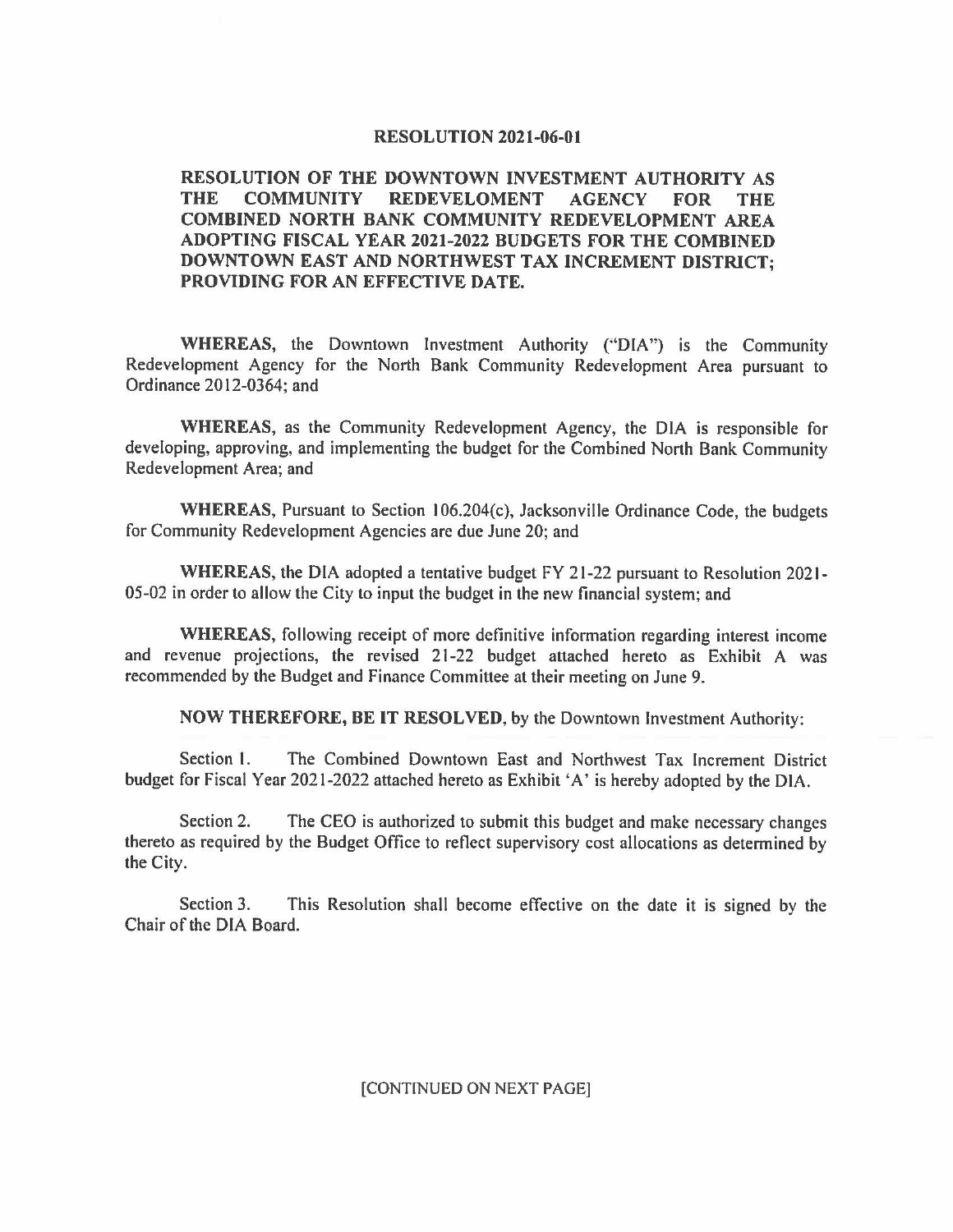**RESOLUTION 2021-06-01 PAGE 2 OF 2** 

WITNESS:

DOWNTOWN INVESTMENT AUTHORITY

Janh

**A** Ron Moody, Chairman

 $\frac{1}{2}$ Date

VOTE: In Favor:  $7$  Opposed:  $6$  Abstained:  $8$